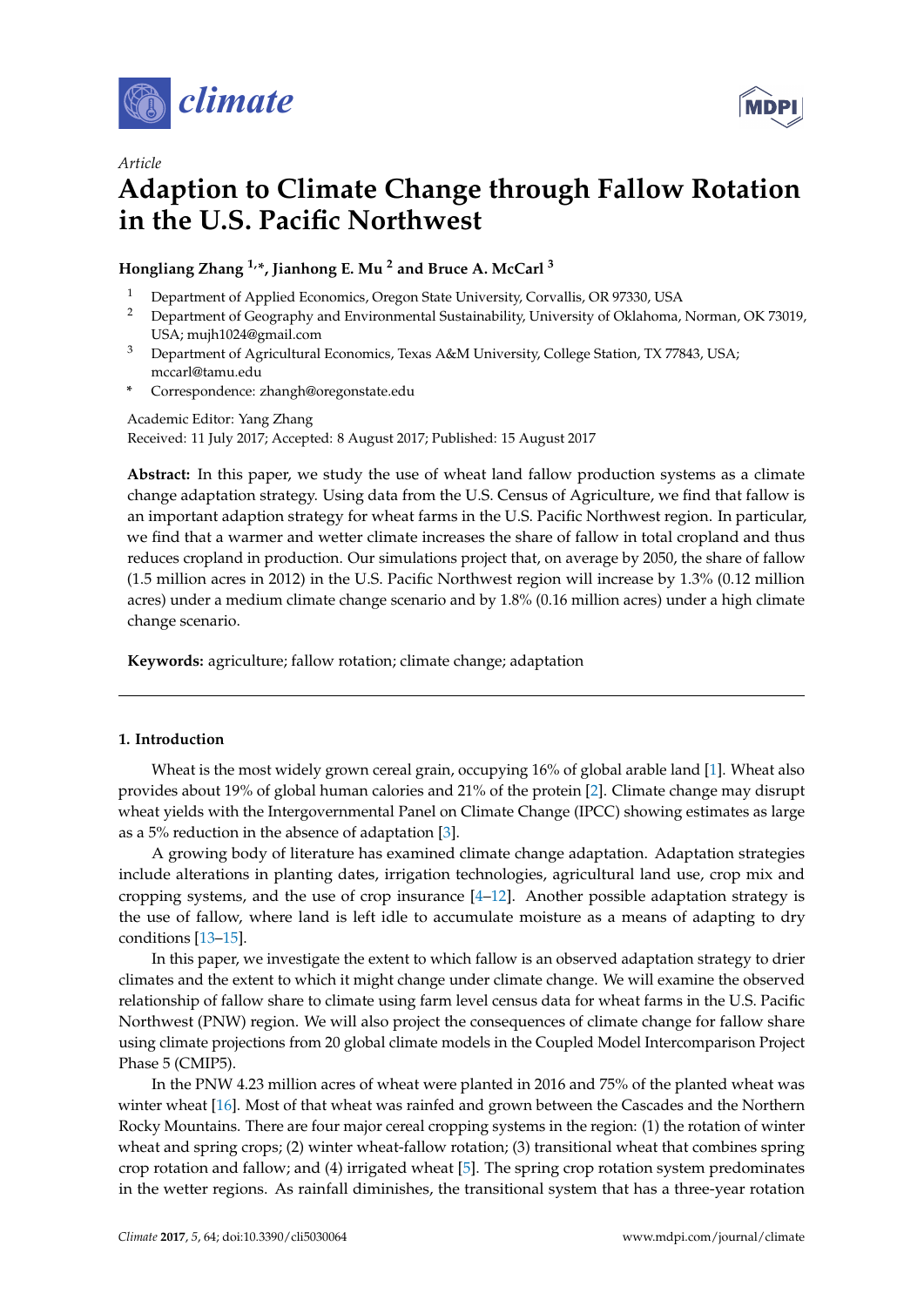with fallow every third year appears, then a fallow system is used with winter wheat grown every other year.

#### **2. Fallow Response Estimation Strategy**

In order to investigate the effects on fallow share, we will estimate an equation that predicts the proportional share of fallow wheat lands as influenced by climate, soil characteristics, irrigation incidence, land retirement programs, farm size, farmer experience, land tenure and farmer off-farm employment. A linear probability model is used in this estimation.

## *2.1. Data*

The study area is Oregon, Washington and Idaho in the U.S. Pacific Northwest. Our main data source is the Census of Agriculture for the years 2002, 2007 and 2012, which covers almost all farms and provides information on farm operation [\[17\]](#page-9-9). For this study, we are able to access data at the individual farm level. Since we have a large sample, and extremely small farms may behave differently, we only use data for wheat farms with more than  $50$  acres (1 acre = 0.4 hectares).

The census data used include farm level variables of fallow share in total cropland, whether the farm sales exceed \$250,000 per year, the percent of wheat acres that are irrigated and the share of land enrolled in the Conservation Reserve and Wetland Reserve Programs (CRP and WRP). We also include farmer characteristics, such as years of farming experience, whether or not they own the land and their major job occupation. The resultant data set covers 17,773 wheat farms over the three census years. In our sample, 38% are classified as wheat farms using fallow practices. Panel A in Table [1](#page-2-0) presents summary statistics on economic variables and farmer characteristics.

To account for systematic differences among wheat farms across the study region, we include data on soil characteristics. These data come from the Gridded Soil Survey Geographic (gSSURGO) database [\[18\]](#page-9-10). ZIP Code level soil variables are generated by taking the acreage-weighted average across all gSSURGO polygons within that ZIP Code. These data include land slope, amount of soil organic matter, sand, silt and clay contents, the soil loss tolerance (T) factor and the soil erodibility factor. Panel B in Table [1](#page-2-0) presents summary statistics for soil variables.

With respect to climate variables, daily weather data are drawn from a gridded, 4-km resolution, surface meteorological dataset [\[19](#page-9-11)[,20\]](#page-9-12). With that data set we compute the annual precipitation and average temperature over the September–June winter wheat growing season. The climate variables we used are the 22-year averaged growing season precipitation and temperature, the number of growing degree-days and the number of freezing degree-days. We also create standard deviations of precipitation and average temperature as well as growing and freezing degree-days. Panel C in Table [1](#page-2-0) presents summary statistics on climate variables.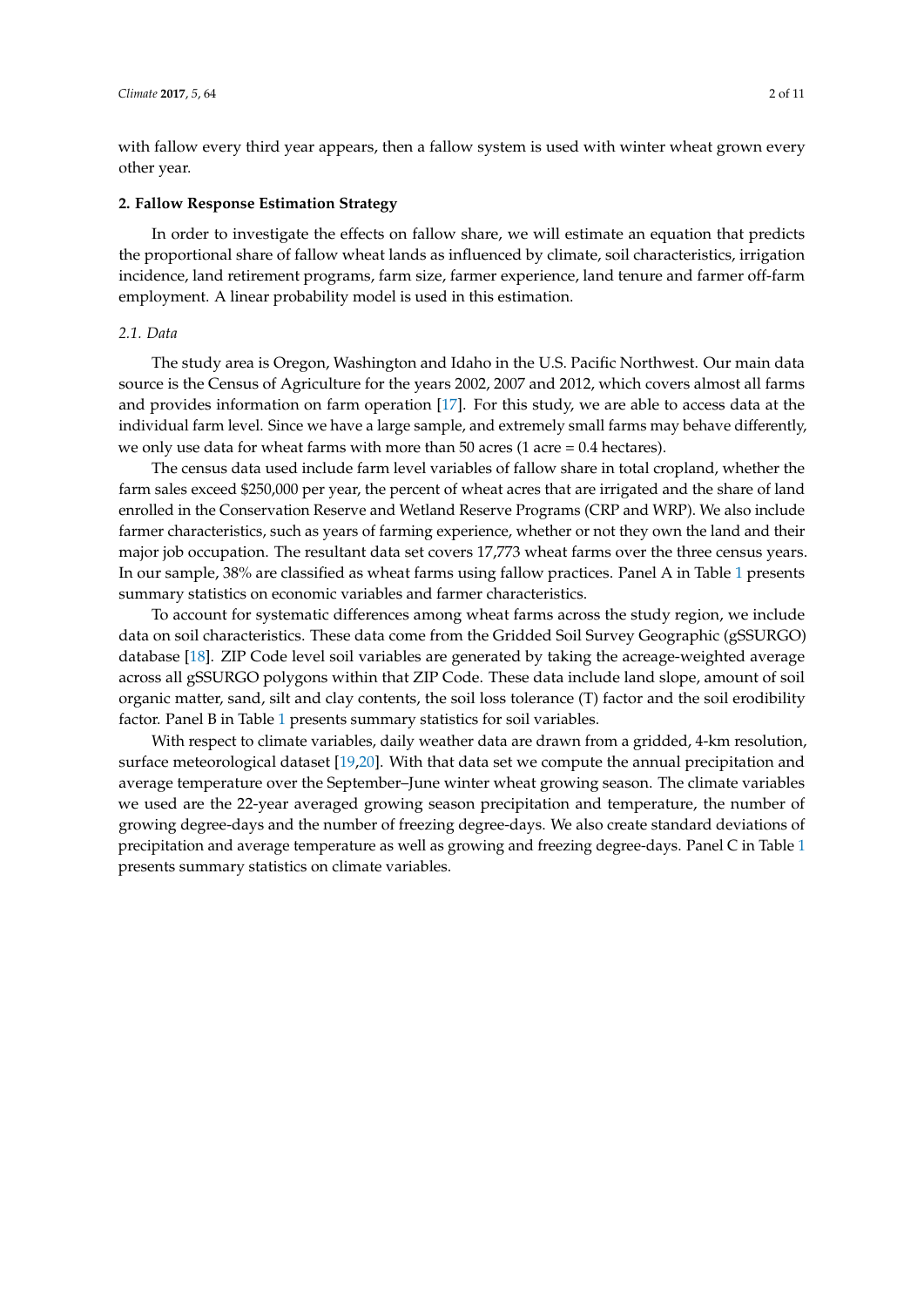|                                | All Farms |           | <b>Farms That Did</b><br><b>Not Fallow</b> |           | Farms That<br>Did Fallow |           | <b>Variable Description</b>                                           |
|--------------------------------|-----------|-----------|--------------------------------------------|-----------|--------------------------|-----------|-----------------------------------------------------------------------|
|                                | Mean      | Std. Dev. | Mean                                       | Std. Dev. | Mean                     | Std. Dev. |                                                                       |
| Panel A                        |           |           |                                            |           |                          |           |                                                                       |
| Fallow proportion              | 11.20     | 17.87     | 0.00                                       | 0.00      | 29.53                    | 17.34     | Share of fallowed cropland in percent                                 |
| Irrigation proportion          | 0.39      | 0.48      | 0.55                                       | 0.49      | 0.12                     | 0.30      | Percent of irrigated wheat acreage                                    |
| CRP and WRP programs           | 0.06      | 0.21      | 0.04                                       | 0.22      | 0.09                     | 0.18      | Share of cropland under CRP and WRP programs                          |
| Classified as a large farm     | 0.61      | 0.49      | 0.61                                       | 0.49      | 0.60                     | 0.49      | Annual farm revenue of over \$250,000 (1 = yes, 0 = no)               |
| Years of farming experience    | 25.86     | 13.68     | 25.50                                      | 13.65     | 26.44                    | 13.73     | Farming experience (years)                                            |
| Land tenure                    | 0.82      | 0.38      | 0.85                                       | 0.36      | 0.78                     | 0.41      | Farmland fully or partially owned by an operator $(1 = yes, 0 = no)$  |
| Farming occupation             | 0.90      | 0.30      | 0.89                                       | 0.31      | 0.91                     | 0.29      | Operator occupation (1 = farming, $0$ = employed off-farm)            |
| Panel B                        |           |           |                                            |           |                          |           |                                                                       |
| Slope                          | 14.00     | 8.62      | 12.63                                      | 8.79      | 16.23                    | 7.84      | Average land slope in percent                                         |
| Soil organic content           | 7.88      | 4.41      | 7.90                                       | 4.79      | 7.85                     | 3.69      | Soil organic matter in 1 meter depth (kg $C/m^2$ )                    |
| Sand content                   | 27.27     | 12.18     | 28.37                                      | 12.69     | 25.47                    | 11.06     | Percent of particles with 0.05-2 mm in diameter                       |
| Silt content                   | 45.32     | 11.46     | 44.08                                      | 11.45     | 47.35                    | 11.20     | Percent of particles with 0.002-0.05 mm in diameter                   |
| Clay content                   | 15.27     | 5.85      | 15.78                                      | 6.05      | 14.44                    | 5.42      | Percent of particles with <0.002 mm in diameter                       |
| Soil loss tolerance (T) factor | 3.65      | 0.72      | 3.63                                       | 0.72      | 3.69                     | 0.72      | Soil loss tolerance factor (tons/acre/year)                           |
| Erodibility factor             | 0.37      | 0.09      | 0.36                                       | 0.09      | 0.37                     | 0.09      | Soil erodibility factor (value range from 0.02-0.68)                  |
| Panel C                        |           |           |                                            |           |                          |           |                                                                       |
| Precipitation                  | 16.22     | 9.75      | 16.75                                      | 11.05     | 15.35                    | 7.05      | 22-year average of growing season total precipitation (inch)          |
| Average temperature            | 7.09      | 1.74      | 7.09                                       | 1.87      | 7.09                     | 1.49      | 22-year average of growing season average temperature ( $^{\circ}$ C) |
| Std. dev. precipitation        | 3.61      | 2.11      | 3.83                                       | 2.38      | 3.24                     | 1.49      | Standard deviation of growing season total precipitation (inch)       |
| Std. dev. average temp.        | 0.77      | 0.11      | 0.77                                       | 0.12      | 0.77                     | 0.10      | Standard deviation of growing season average temperature (°C)         |
| Maximum temperature            | 13.16     | 1.54      | 13.27                                      | 1.64      | 12.99                    | 1.36      | 22-year average of growing season maximum temperature ( $^{\circ}$ C) |
| Std. dev. maximum temp.        | 0.94      | 0.12      | 0.95                                       | 0.13      | 0.92                     | 0.09      | Standard deviation of growing season maximum temperature (°C)         |
| Growing degree-days            | 23.82     | 3.79      | 23.92                                      | 4.04      | 23.65                    | 3.34      | 22-year average of growing degree-days (100 degree-days)              |
| Freezing degree-days           | 2.38      | 1.67      | 2.50                                       | 1.84      | 2.20                     | 1.34      | 22-year average of freezing degree-days (100 degree-days)             |
| Std. dev. GDD                  | 1.52      | 0.15      | 1.52                                       | 0.17      | 1.52                     | 0.13      | Standard deviation of growing degree-days (100 degree-days)           |
| Std. dev. FDD                  | 1.12      | 0.47      | 1.13                                       | 0.52      | 1.10                     | 0.37      | Standard deviation of freezing degree-days (100 degree-days)          |
| Sample size                    | 17,773    |           | 11,033                                     |           | 6740                     |           |                                                                       |

| Table 1. Summary of statistics of wheat farms in the Pacific Northwest region from the U.S. Census of Agriculture. |  |  |
|--------------------------------------------------------------------------------------------------------------------|--|--|
|--------------------------------------------------------------------------------------------------------------------|--|--|

<span id="page-2-0"></span>Notes: All climate variables in Panel C are computed over the winter wheat growing season from September to June (inclusive).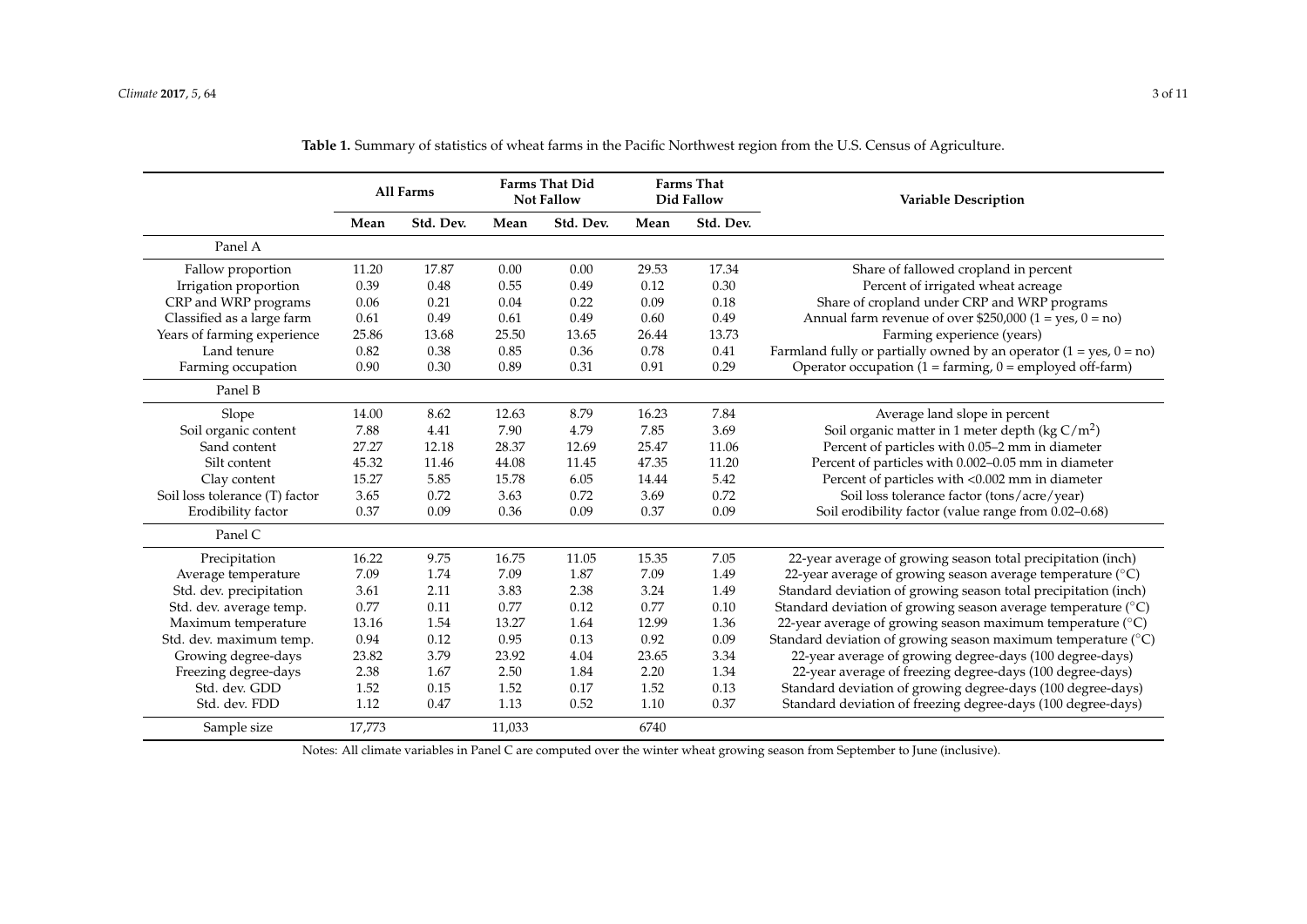#### *2.2. Estimation Equation*

We now turn to the estimation procedure. We estimate the observed proportion of fallow in total cropland as a function of climate, soil, and demographic factors in a panel data setting as commonly done in spatial analogue studies [\[21\]](#page-9-13). The estimation model is written as:

$$
s_{it} = \alpha_0 + \theta_t + f(c_{it}, \beta) + \gamma X_{it} + \delta e_i + \varepsilon_{it}
$$
\n(1)

where *sit* gives the percentage that fallow is of total cropland in wheat farm *i* in year *t*. *cit* gives climate conditions facing farmer *i* in year *t*. *Xit* is a vector of socio-economic variables that characterize farmer *i* (including both time-varying and time-invariant variables).  $e_i$  is a vector of soil variables for the region where farmer *i* is located.  $θ_t$  is a year-state fixed effect, and  $\varepsilon_{it}$  is a disturbance term.

The justification for using a spatial analogue approach is that the temporal variation in climate conditions is much smaller than the range of expected climate changes, but when including variations over space, we have sufficient variation and thus integrate both into our analysis. This has been applied repeatedly in climate change and agricultural literature [\[22](#page-9-14)[–25\]](#page-10-0). Additionally, the use of fallow is a multiple-year commitment, which precludes short-run adjustments. Thus, the spatial analogue approach is appropriate to capture non-marginal changes in cropping systems.

We estimate three versions of the model, each with different combinations of climate variables. These include: (1) one with only linear terms for precipitation and temperature—the simple climate model; (2) one where we add squared terms for precipitation and temperature—the climate squared model and (3) one where we add the squared terms and precipitation and temperature standard deviations—the climate squared and variability model.

#### **3. Results**

We estimate the fallow share equation using the Ordinary Least Squares (OLS) method. Table [A1](#page-8-0) lists the coefficient estimates for the three specifications described above. In presenting these results, we focus on marginal effects as reported in Table [2.](#page-4-0) Standard errors in all models are clustered by ZIP Code to mitigate farm-level spatial autocorrelation because the Moran's I statistic rejects the zero spatial autocorrelation hypothesis.

| Variables                     | Simple Climate | Climate Squared | Climate Squared<br>and Variability |
|-------------------------------|----------------|-----------------|------------------------------------|
| Precipitation                 | $-0.37***$     | $-0.88***$      | $-1.18***$                         |
|                               | (0.07)         | (0.11)          | (0.17)                             |
| Average temperature           | $0.51**$       | $0.60**$        | 0.50                               |
|                               | (0.25)         | (0.30)          | (0.31)                             |
| Std. dev. precipitation       |                |                 | $1.64***$                          |
|                               |                |                 | (0.63)                             |
| Std. dev. average temperature |                |                 | 1.47                               |
|                               |                |                 | (0.063)                            |
| Irrigation proportion         | $-0.19***$     | $-0.20***$      | $-0.20***$                         |
|                               | (0.01)         | (0.01)          | (0.01)                             |
| CRP and WRP programs          | $-2.82***$     | $-3.25***$      | $-3.43***$                         |
|                               | (1.03)         | (1.10)          | (1.14)                             |
| Classified as a large farm    | $-1.02***$     | $-1.21***$      | $-1.14***$                         |
|                               | (0.34)         | (0.33)          | (0.32)                             |
| Years of farming experience   | $0.03**$       | $0.03***$       | $0.03**$                           |
|                               | (0.01)         | (0.01)          | (0.01)                             |

**Table 2.** Estimated marginal effects on fallow share for three model specifications (Unit: %).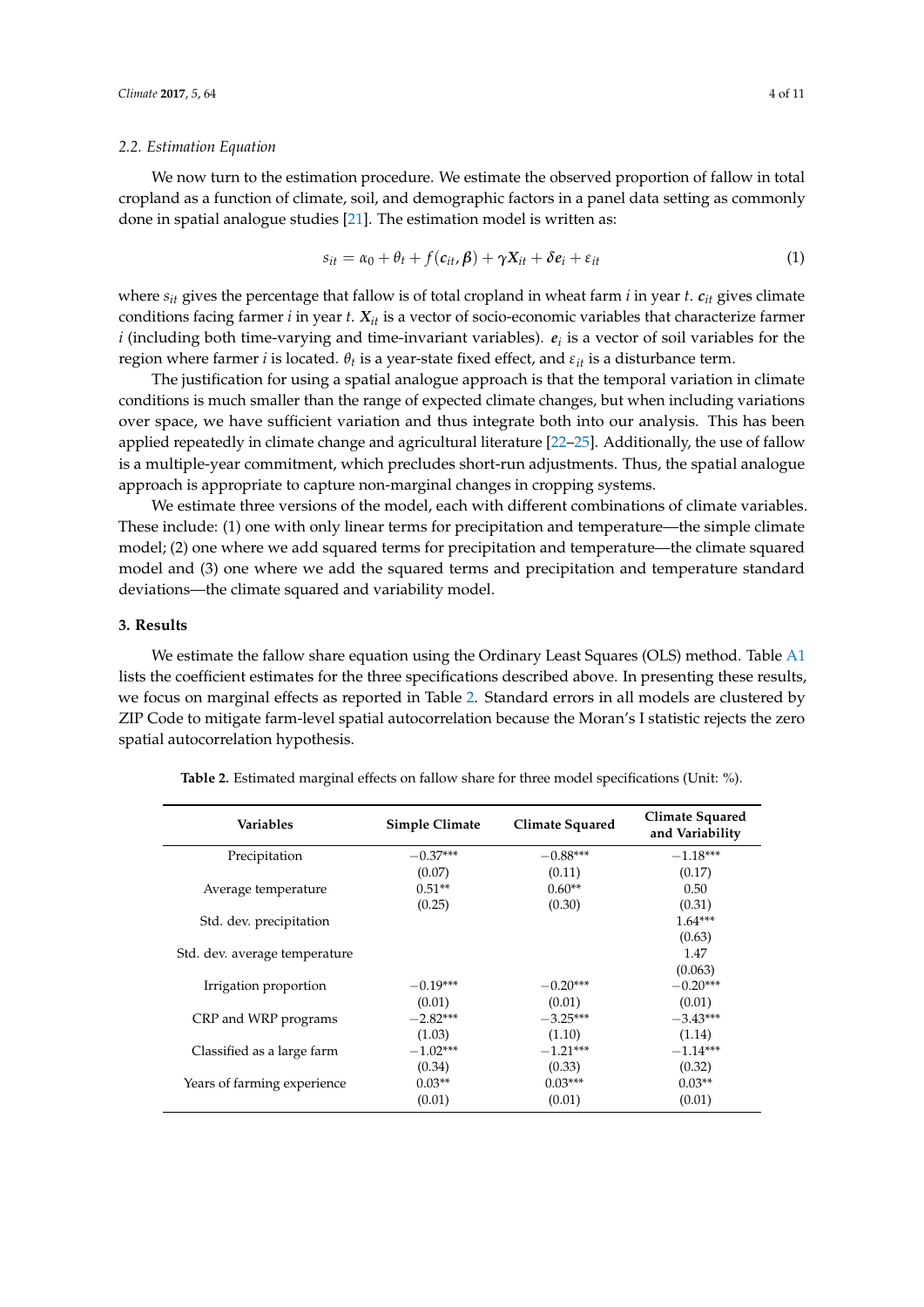<span id="page-4-0"></span>

| <b>Variables</b>               | <b>Simple Climate</b> | Climate Squared | Climate Squared<br>and Variability |
|--------------------------------|-----------------------|-----------------|------------------------------------|
| Land tenure                    | $-2.16***$            | $-2.19***$      | $-2.23***$                         |
|                                | (0.38)                | (0.37)          | (0.37)                             |
| Farming occupation             | $0.93*$               | $0.94*$         | $0.92*$                            |
|                                | (0.49)                | (0.49)          | (0.49)                             |
| Slope                          | $-0.10$               | $-0.03$         | 0.03                               |
|                                | (0.06)                | (0.06)          | (0.06)                             |
| Soil organic content           | $-0.66***$            | $-0.43**$       | $-0.37*$                           |
|                                | (0.21)                | (0.21)          | (0.21)                             |
| Sand content                   | $-0.44***$            | $-0.43***$      | $-0.37***$                         |
|                                | (0.10)                | (0.10)          | (0.10)                             |
| Silt content                   | $-0.02$               | 0.07            | 0.12                               |
|                                | (0.11)                | (0.11)          | (0.11)                             |
| Clay content                   | $-0.94***$            | $-0.91***$      | $-0.90***$                         |
|                                | (0.17)                | (0.16)          | (0.16)                             |
| Soil loss tolerance (T) factor | $2.10*$               | 1.75            | 1.23                               |
|                                | (1.17)                | (1.14)          | (1.16)                             |
| Erodibility factor             | $-37.41***$           | $-43.18***$     | $-41.00***$                        |
|                                | (11.70)               | (11.26)         | (11.18)                            |
| Intercept                      | Yes                   | Yes             | Yes                                |
| State-year dummy variables     | Yes                   | Yes             | Yes                                |
| R-squared                      | 0.350                 | 0.359           | 0.361                              |
| Observations                   | 17,773                | 17,773          | 17,773                             |

**Table 2.** *Cont.*

Notes: We estimate three versions of the linear probability model using different combinations of climate variables. The three sets of climate variables are: (1) the simple climate model with the 22-year averaged growing season precipitation and average temperature; (2) the same variables in the simple climate model and squared terms of the climate variables and (3) the linear and squared climate variables and standard deviations of precipitation and temperature. Standard errors are given in parentheses. Coefficient significance is marked with \*\*\*  $p < 0.01$ , \*\*  $p < 0.05$ , \*  $p < 0.1$ .

#### *3.1. Impacts of Climate Factors*

The simple climate model in Table [2](#page-4-0) shows a negative effect of precipitation and a positive effect of temperature. This likely occurs because most of the wheat farms in this region are dryland farms. An increase in precipitation or wetter climates increases soil moisture, which lessens the need to fallow. Hotter conditions increase evaporation from soil and plant evapotranspiration and the need for soil moisture from fallow.

In the climate squared specification, we find again a negative precipitation effect and a positive temperature effect but with larger magnitudes compared to the linear specification. This implies non-linear relationships between precipitation and temperature with the share of fallowed cropland (in Table [A1\)](#page-8-0).

When we add climate variability variables we find larger effects for precipitation and essentially the same effect of temperature. We also find an additional significant positive effect related to precipitation variation, meaning more variation increases the use of fallow. This finding suggests that fallow is an adaptation strategy that can be used for managing precipitation variability.

#### *3.2. Impacts of Non-Climate Variables*

Across all model specifications, irrigation has a negative effect on the share of fallowed cropland. This is understandable because irrigation obviates the need for water management through fallow. Years of farming experience and farming occupation are found to have positive effects on the share of fallow but the effect of farming occupation is statistically insignificant. These results show that experienced farmers and full-time farmers see the need to better manage soil moisture.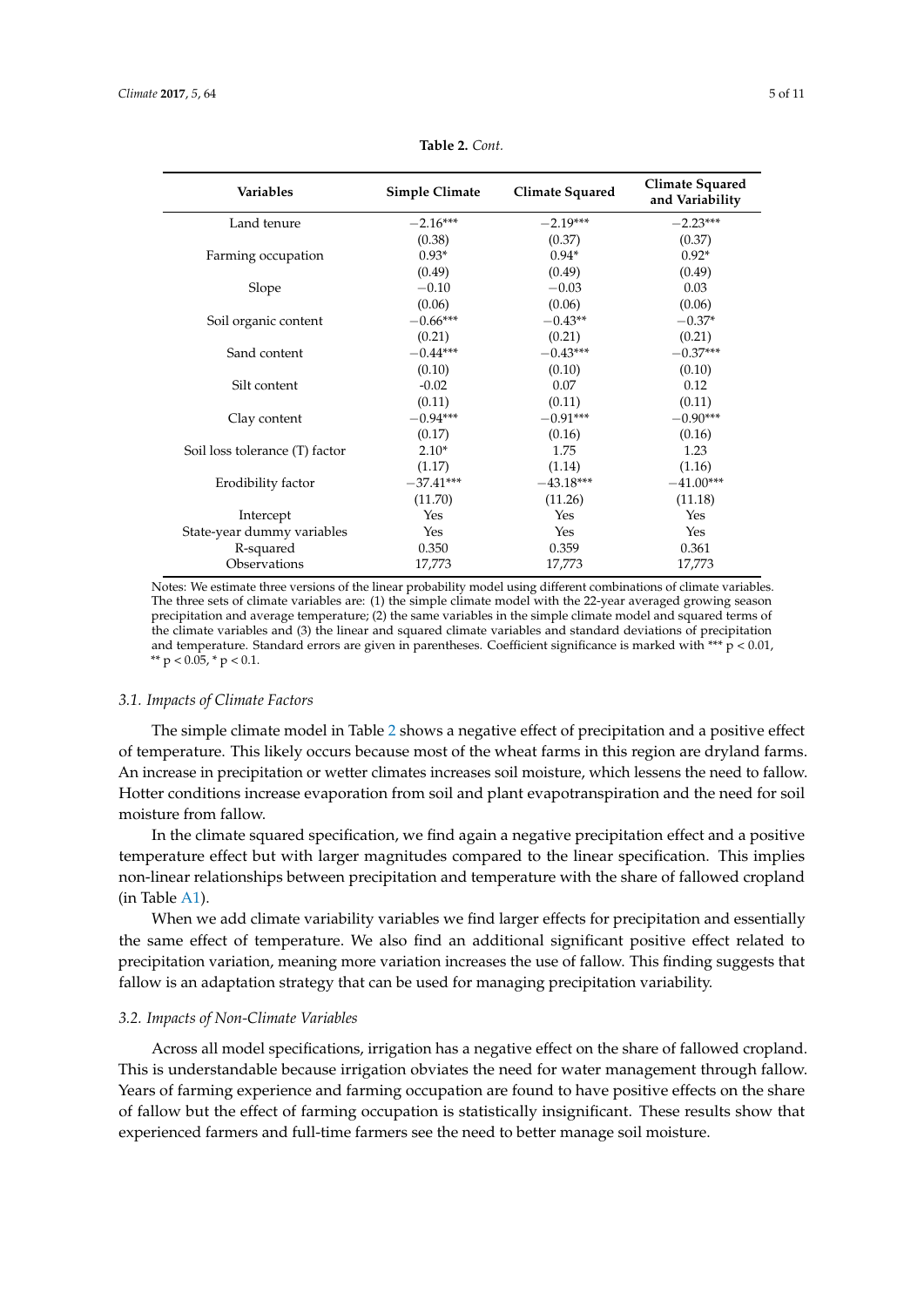Percentage of cropland under CRP and WRP programs has a significant negative effect on the share of fallow, reflecting that wheat farms are more likely to enroll less productive cropland and thus reduce the amount of cropland in fallow. Soil variables, including sand and clay contents and soil erodibility factors, affect the share of fallow negatively due to differences in the soil water retaining and restoration capacities. This also reflects a larger opportunity cost of fallowing cropland with fertile soils. For example, soils with higher sand contents likely produce lower crop yields [\[26](#page-10-1)[,27\]](#page-10-2), and thus farmers are more likely to fallow cropland with soils of higher sand contents.

#### *3.3. Robustness Checks*

We conduct two robustness checks related to our econometric model specifications (Table [3\)](#page-5-0). The robustness checks involve re-estimating the climate squared and variability model using alternative temperature variables. In particular, following studies in the literature, we use daily maximum temperature [\[10,](#page-9-15)[12\]](#page-9-4) as well as growing and freezing degree-days [\[24,](#page-10-3)[28\]](#page-10-4).

| Variables                      | <b>Using Maximum</b><br>Temperature | Using Growing and Freezing<br>Degree-days |  |
|--------------------------------|-------------------------------------|-------------------------------------------|--|
| Precipitation                  | $-1.29***$                          | $-1.08***$                                |  |
|                                | (0.17)                              | (0.19)                                    |  |
| Std. dev. precipitation        | $2.04***$                           | $1.38*$                                   |  |
|                                | (0.61)                              | (0.71)                                    |  |
| Maximum temperature            | 0.10                                |                                           |  |
|                                | (0.33)                              |                                           |  |
| Std. dev. maximum temperature  | $-15.77***$                         |                                           |  |
|                                | (4.82)                              |                                           |  |
| Growing degree-days            |                                     | $0.56*$                                   |  |
|                                |                                     | (0.31)                                    |  |
| Freezing degree-days           |                                     | 1.47                                      |  |
|                                |                                     | (1.60)                                    |  |
| Std. dev. growing degree-days  |                                     | $-3.71$                                   |  |
|                                |                                     | (3.66)                                    |  |
| Std. dev. freezing degree-days |                                     | $-2.14$                                   |  |
|                                |                                     | (2.88)                                    |  |

<span id="page-5-0"></span>**Table 3.** Estimated marginal effects of climate on fallow share for robustness checks (Unit: %).

Notes: We re-estimate two versions of the climate squared and variability model in Table [2](#page-4-0) by using different temperature variables for robustness check: (1) 22-year average and standard deviation of growing season maximum temperature –using maximum temperature; (2) 22-year averages and standard deviations of growing degree-days and freezing degree-days –using growing and freezing degree-days. Precipitation, soil and socioeconomic variables are the same as in the third model in Table [2.](#page-4-0) Standard errors are in parentheses with significance levels marked as \*\*\*  $p < 0.01$ , \*\*  $p < 0.05$ , \*  $p < 0.1$ .

We find the use of alternative temperature variables has a minimal effect on the effects of precipitation. We also find growing degree-days have a similar effect on the share of fallow as average temperature does in the climate squared and variability model in Table [2,](#page-4-0) while maximum temperature and freezing degree-days have insignificant effects on the fallow share. These results suggest that the effects of precipitation and temperature on the fallow share are robust to these alternative temperature specifications. Thus, we conclude that fallow is an adaptation option to a changing climate.

#### **4. Cropland Fallow Implications of the Projected Future Climate**

Now we examine the effects of projected 2050 climate change on fallow. The simulation uses estimates from the climate squared and variability model in Table [2.](#page-4-0)

We use projections drawn from the 20 global climate models in CMIP5. The specific global climate models included in this paper are: (1) CCSM4, (2) CSIRO-Mk3-6-0, (3) inmcm4, (4) IPSL-CM5A-LR, (5) IPSL-CM5A-MR, (6) IPSL-CM5B-LR, (7) MRI-CGCM3, (8) NorESM1-M, (9) bcc-csm1-1, (10) bcc-csm1-1-m, (11) BNU-ESM, (12) CanESM2, (13) CNRM-CM5, (14) GFDL-ESM2G, (15)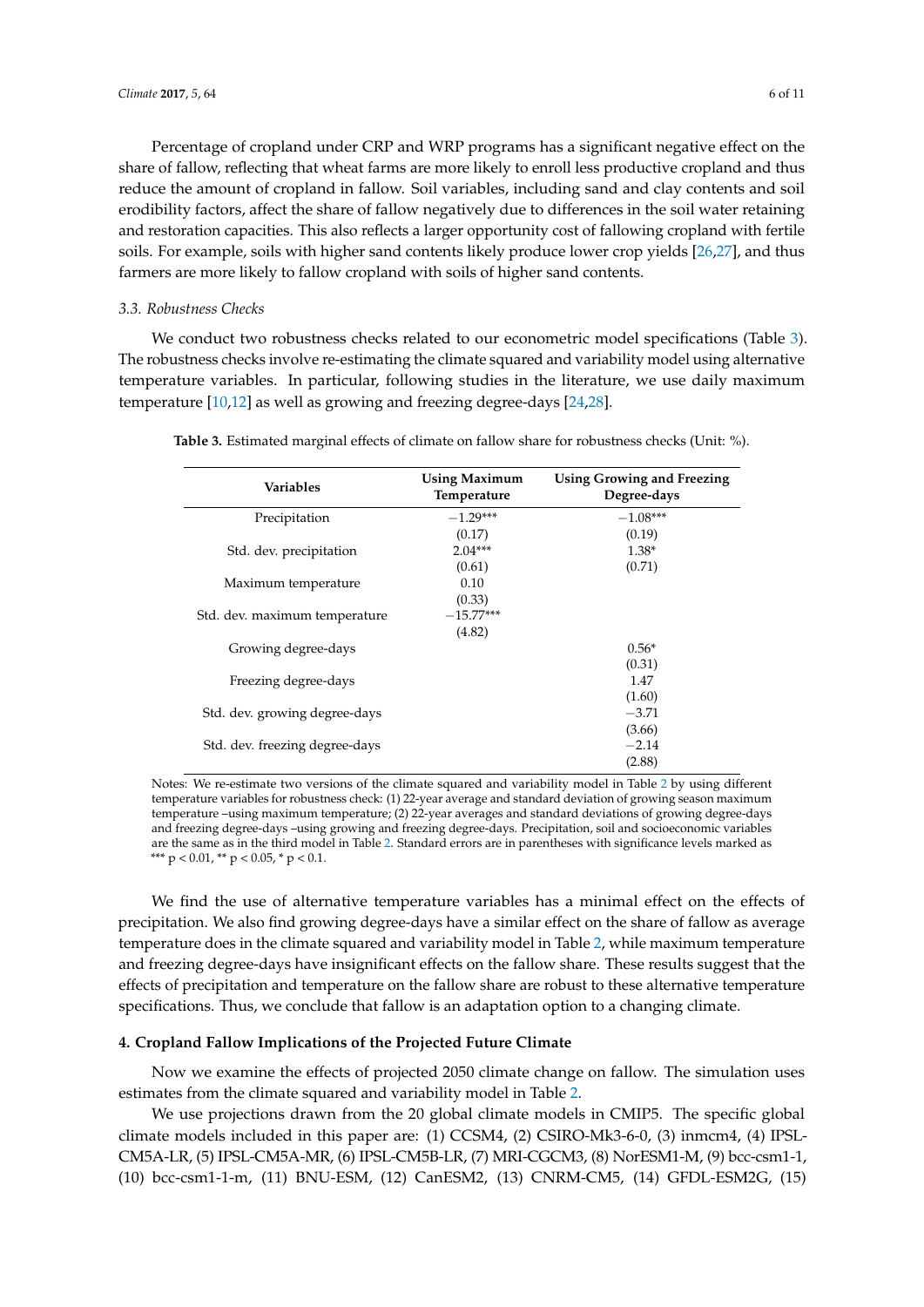GFDL-ESM2M, (16) HadGEM2-CC365, (17) HadGEM2-ES365, (18) MIROC5, (19) MIRC-ESM and (20) MIROC-ESM-CHEM [\[29\]](#page-10-5). For each projection, daily weather data are drawn from those downscaled by Abatzoglou [\[19,](#page-9-11)[20\]](#page-9-12) for both historical (1950–2012) and future (2015–2050) periods. These data are available at the University of Idaho [\(http://maca.northwestknowledge.net\)](http://maca.northwestknowledge.net).

Our projections use two emission scenarios, Representative Concentration Pathways (RCP) 4.5 and 8.5, which represent medium and high greenhouse gas emission levels under moderate and no climate policy. Figure [1](#page-6-0) summarizes the projected PNW climate changes arising across the CMIP5 ematic policy. Figure 1 summarizes the projected PNW climate changes arising deress the CMIP5 models by models under RCPs 4.5 and 8.5. Growing season temperature increases across all climate models by 2050 with an average warming of +1.2 ◦C under RCP 4.5 (intermodel range +0.5 ◦C to +2.1 ◦C) and of 2050 with an average warming of +1.2 °C under RCP 4.5 (intermodel range +0.5 °C to +2.1 °C) and of +1.5 °C under RCP 8.5 (intermodel range +0.8 °C to +2.2 °C). Most climate models project increases in growing season precipitation by 2050, with a multi-model mean increase of +16 mm under  $\mathrm{RCP}\,4.5$ (intermodel range −38 mm to 57 mm) and of +14 mm under RCP 8.5 (intermodel range –65 mm to 4.5 (intermodel range −38 mm to 57 mm) and of +14 mm under RCP 8.5 (intermodel range –65 mm to 84 mm). 84 mm). models under RCPs 4.5 and 8.5. Growing season temperature increases across all climate models

<span id="page-6-0"></span>

**Figure 1.** Projected changes in mean growing season total precipitation and average temperature by **Figure 1.** Projected changes in mean growing season total precipitation and average temperature by 2050 with a baseline period from 1982–2011. Each dot represents a projection from a particular CMIP5 2050 with a baseline period from 1982–2011. Each dot represents a projection from a particular CMIP5 climate model. climate model.

We simulate the share of fallow in total cropland under two climate change scenarios (RCPs 4.5 We simulate the share of fallow in total cropland under two climate change scenarios (RCPs 4.5 and 8.5), holding all non-climate variables constant in 2012. The results are summarized in Figure 2. and 8.5), holding all non-climate variables constant in 2012. The results are summarized in Figure [2.](#page-7-0)  $T_{\text{tot}}$  energy across all climate models in where  $\epsilon$  is that in which is a farm of the definition of the indicates that is a The ensemble projection across all climate models indicates that in wheat farms more land will be fallowed due to a warmer and wetter climate, again showing fallow as an adaptation method. Specifically, on average by 2050, the share of fallowed cropland  $(1.5 \text{ million acres in } 2012)$  will be increased by 1.3% (0.12 million acres) under a medium climate change scenario (RCP 4.5) and by 1.8% (0.16 million acres) under a high climate change scenario (RCP 8.5). Overall, future climate change projections by 2050 are shown to have a small positive effect on fallow acreage in the PNW region, with a large uncertainty arising from global climate models.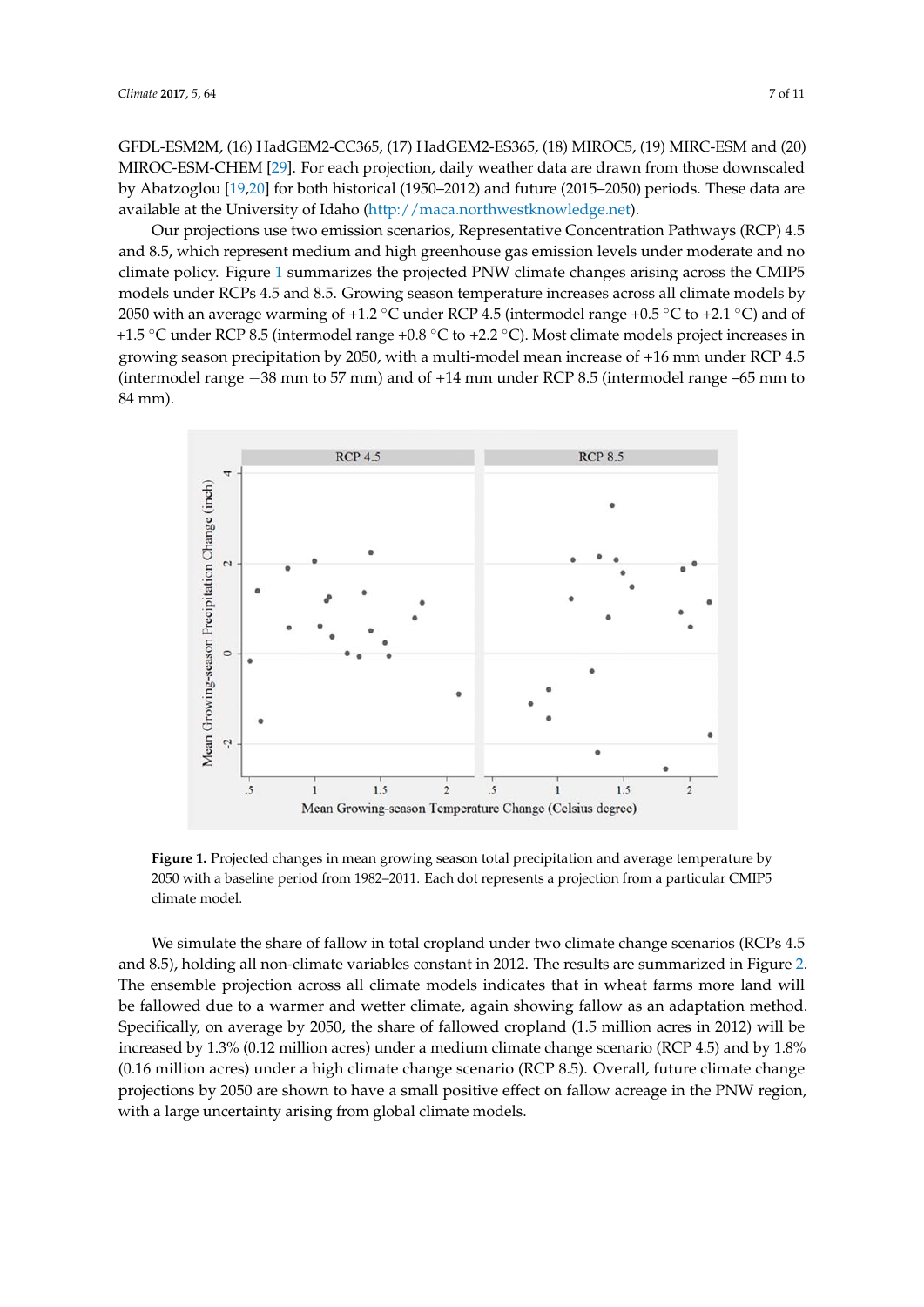<span id="page-7-0"></span>

**Figure 2.** Projected change in fallow share for wheat farms in the PNW region by 2050 (Unit: %). **Figure 2.** Projected change in fallow share for wheat farms in the PNW region by 2050 (Unit: %).

# **5. Conclusions 5. Conclusions**

In this paper, we investigate the relationship between climate and the use of fallow for PNW In this paper, we investigate the relationship between climate and the use of fallow for PNW wheat farms. We find that decreases in growing season precipitation increase the share of fallowed cropland, as do increases in growing season temperature. Using future 2050 climate projections, simulation results indicate that the share of fallowed cropland will increase by 1.3% and 1.8% under our simulation results indicate that the share of fallowed cropland will increase by 1.3% and 1.8%  $m_{\text{min}}$  and  $m_{\text{min}}$  and  $m_{\text{min}}$  and  $m_{\text{min}}$  and  $m_{\text{min}}$  and  $m_{\text{min}}$  and  $m_{\text{min}}$  and  $m_{\text{min}}$ under medium and high emission scenarios, respectively, but with substantial uncertainty. These findings suggest that climate causes PNW farmers to put more cropland in fallow, indicating as the climate evolves fallowing is an adaptation strategy.

There are several shortcomings and extensions to this work. First, we only consider the use of fallow, not the changes in types of agricultural land use. With a changing climate, it is likely that some dryland farmers will convert their land to an irrigated use or shift cropland to rangeland or pastureland, while the reverse may also occur. Expanding the study to consider this would be valuable, particularly since land use change is also an observed adaptation strategy [\[25\]](#page-10-0). Second, our estimates are a reduced form in the sense that we capture the net effect of the climate on changing cropping systems. Estimating a structural model of a specific crop system is left for future research. Third,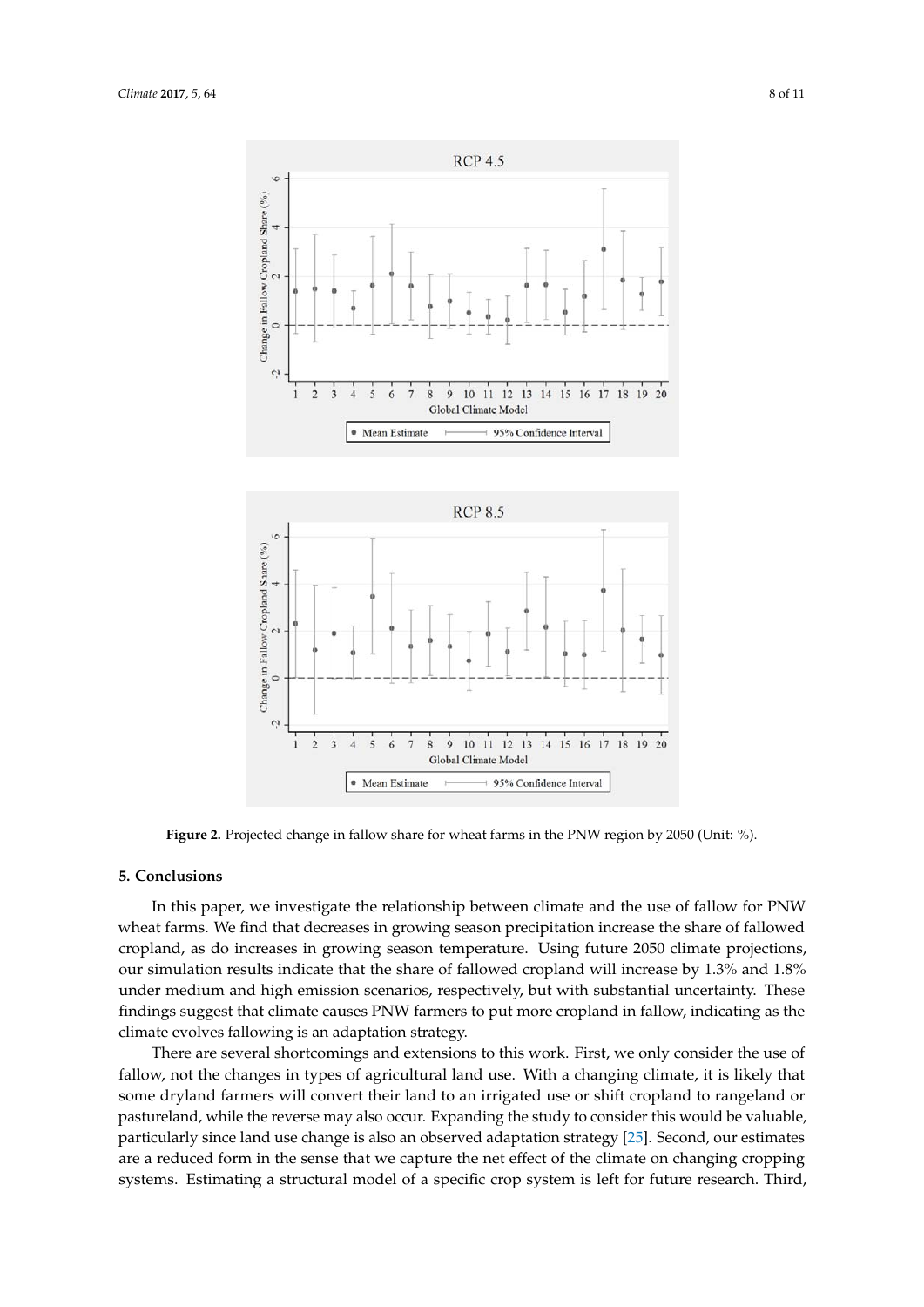our predictions on the share of fallowed cropland are based on current socioeconomic conditions and non-climate biophysical conditions. Future research needs to design scenarios with consistent climate, biophysical and socioeconomic conditions, technologies and policies for projecting changes in fallow acreage [\[30\]](#page-10-6). Lastly, our model does not capture the  $CO<sub>2</sub>$  fertilization effect which has been shown to strongly affect wheat [\[31\]](#page-10-7) and incorporating this would be desirable.

**Acknowledgments:** This research was supported in part by USDA-NIFA award #2011-68002-30191.

**Author Contributions:** Hongliang Zhang and Jianhong E. Mu constructed the initial paper draft, and Bruce A. McCarl improved the organization and presentation to generate the final draft.

**Conflicts of Interest:** The authors declare no conflict of interest. The funding sponsor had no role in the design of the study; in the collection, analyses, or interpretation of data; in the writing of the manuscript, or in the decision to publish the results.

### <span id="page-8-0"></span>**Appendix A**

| Variables                      | Simple Climate       | <b>Add Climate</b><br>Squared | <b>Add Climate Squared</b><br>and Variability |
|--------------------------------|----------------------|-------------------------------|-----------------------------------------------|
| Precipitation                  | $-0.37***$           | $-1.40***$                    | $-1.65***$                                    |
|                                | (0.07)               | (0.20)                        | (0.23)                                        |
| Average temperature            | $0.51**$             | $-1.23$                       | $-0.40$                                       |
|                                | (0.25)               | (0.97)                        | (1.05)                                        |
| Precipitation square           |                      | $0.02***$                     | $0.01***$                                     |
|                                |                      | (0.00)                        | (0.00)                                        |
| Average temperature square     |                      | 0.13                          | 0.06                                          |
|                                |                      | (0.08)                        | (0.09)                                        |
| Std. dev. precipitation        |                      |                               | $1.64***$                                     |
|                                |                      |                               | (0.63)                                        |
| Std. dev. average temperature  |                      |                               | 1.47                                          |
|                                |                      |                               | (6.29)                                        |
| Irrigation proportion          | $-0.19***$           | $-0.20***$                    | $-0.20***$                                    |
|                                | (0.01)               | (0.01)                        | (0.01)                                        |
| CRP and WRP programs           | $-2.82***$           | $-3.25***$                    | $-3.43***$                                    |
|                                | (1.03)               | (1.10)                        | (1.14)                                        |
| Classified as a large farm     | $-1.02***$           | $-1.21***$                    | $-1.14***$                                    |
|                                | (0.34)               | (0.33)                        | (0.32)                                        |
| Years of farming experience    | $0.03**$             | $0.03***$                     | $0.03**$                                      |
| Land tenure                    | (0.01)<br>$-2.16***$ | (0.01)<br>$-2.19***$          | (0.01)                                        |
|                                |                      |                               | $-2.23***$                                    |
|                                | (0.38)<br>$0.93*$    | (0.37)<br>$0.94*$             | (0.37)<br>$0.92*$                             |
| Farming occupation             | (0.49)               | (0.49)                        | (0.49)                                        |
| Slope                          | $-0.10$              | $-0.03$                       | 0.03                                          |
|                                | (0.06)               | (0.06)                        | (0.06)                                        |
| Soil organic content           | $-0.66***$           | $-0.43**$                     | $-0.37*$                                      |
|                                | (0.21)               | (0.21)                        | (0.21)                                        |
| Sand content                   | $-0.44***$           | $-0.43***$                    | $-0.37***$                                    |
|                                | (0.10)               | (0.10)                        | (0.10)                                        |
| Silt content                   | $-0.02$              | 0.07                          | 0.12                                          |
|                                | (0.11)               | (0.11)                        | (0.11)                                        |
| Clay content                   | $-0.94***$           | $-0.91***$                    | $-0.90***$                                    |
|                                | (0.17)               | (0.16)                        | (0.16)                                        |
| Soil loss tolerance (T) factor | $2.10*$              | 1.75                          | 1.23                                          |
|                                | (1.17)               | (1.14)                        | (1.16)                                        |
| Erodibility factor             | $-37.41***$          | $-43.18***$                   | $-41.00***$                                   |
|                                | (11.70)              | (11.26)                       | (11.18)                                       |
| Constant                       | 59.64***             | 72.79***                      | 63.48***                                      |
|                                | (7.70)               | (8.17)                        | (9.95)                                        |
| State-year dummy variables     | Yes                  | Yes                           | Yes                                           |
| Observations                   | 17,773               | 17,773                        | 17,773                                        |
| R-squared                      | 0.350                | 0.359                         | 0.361                                         |

**Table A1.** Estimated coefficients on fallow share for three model specifications.

Notes: Standard errors are given in parentheses. Coefficient significance is marked with \*\*\* p < 0.01, \*\* p < 0.05, \* p < 0.1.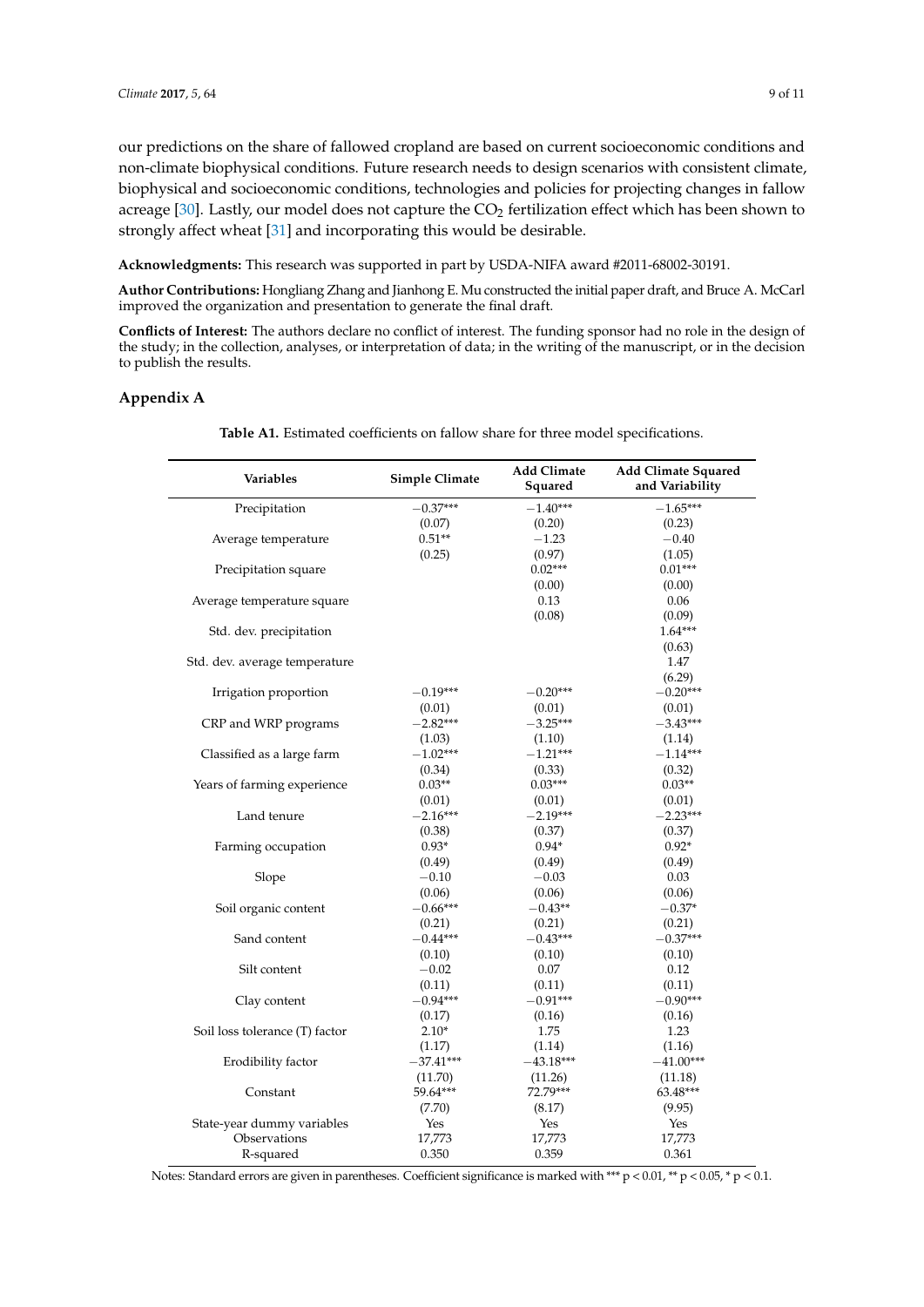## **References**

- <span id="page-9-0"></span>1. Food and Agriculture Organization of the United Nations. FAOSTAT Statistics Database. Available online: <http://www.fao.org/faostat/en/#data> (accessed on 27 July 2017).
- <span id="page-9-1"></span>2. Shiferaw, B.; Smale, M.; Braun, H.; Duveiller, E.; Reynolds, M.; Muricho, G. Crops that feed the world 10. Past success and future challenges to the role played by wheat in global food security. *Food Secur.* **2012**, *5*, 291–317. [\[CrossRef\]](http://dx.doi.org/10.1007/s12571-013-0263-y)
- <span id="page-9-2"></span>3. IPCC. *Climate Change 2014: Impacts, Adaptation, and Vulnerability. Part A: Global and Sectoral Aspects. Contribution of Working Group II to the Fifth Assessment Report of the Intergovernmental Panel on Climate Change*; Field, C.B., Barros, V.R., Dokken, D.J., Mach, K.J., Mastrandrea, M.D., Bilir, T.E., Chatterjee, M., Ebi, K.L., Estrada, Y.O., Genova, R.C., et al., Eds.; Cambridge University Press: Cambridge, UK; New York, NY, USA, 2014.
- <span id="page-9-3"></span>4. Annan, F.; Schlenker, W. Federal crop insurance and the disincentive to adapt to extreme heat. *Am. Econ. Rev. Pap. Proc.* **2015**, *105*, 262–266. [\[CrossRef\]](http://dx.doi.org/10.1257/aer.p20151031)
- <span id="page-9-8"></span>5. Antle, J.M.; Zhang, H.; Mu, J.; Abatzoglou, J.; Stockle, C. Methods to assess cropping system adaptations to climate change: Dryland wheat systems in the Pacific Northwest United States. *Agric. Ecosyst. Environ.* **2017**, in press. [\[CrossRef\]](http://dx.doi.org/10.1016/j.agee.2017.03.017)
- 6. Ge, J.; Xu, Y.; Zhong, X.; Li, S.; Tian, S.; Yuan, G.; Cao, C.; Zhan, M.; Zhao, M. Climatic conditions varied by planting date affects maize yield in central China. *Agron. J.* **2016**, *108*, 966–977. [\[CrossRef\]](http://dx.doi.org/10.2134/agronj2015.0458)
- 7. Huang, L.; Sun, Y.; Peng, S.; Wang, F. Genotypic differences of japonica rice responding to high temperature in China. *Agron. J.* **2016**, *108*, 626–636. [\[CrossRef\]](http://dx.doi.org/10.2134/agronj2015.0507)
- 8. McCarl, B.A.; Thayer, A.; Jones, J.P.H. The challenge of climate change adaptation: An economically oriented review. *J. Agric. Appl. Econ.* **2016**, *48*, 321–344. [\[CrossRef\]](http://dx.doi.org/10.1017/aae.2016.27)
- 9. Mu, J.E.; Antle, J.M.; Abatzoglou, J.T. *Climate Change, Weather events, Future Socio-economic Scenarios and Agricultural Land Use*; Oregon State University: Corvallis, OR, USA, 2016.
- <span id="page-9-15"></span>10. Negri, D.H.; Gollehon, N.R.; Aillery, M.P. The effects of climatic variability on US irrigation adoption. *Clim. Chang.* **2005**, *69*, 299–323. [\[CrossRef\]](http://dx.doi.org/10.1007/s10584-005-1817-6)
- 11. Ortiz-Bobea, A.; Just, R.E. Modeling the structure of adaptation in climate change impact assessment. *Am. J. Agric. Econ.* **2013**, *95*, 244–251. [\[CrossRef\]](http://dx.doi.org/10.1093/ajae/aas035)
- <span id="page-9-4"></span>12. Olen, B.; Wu, J.; Langpap, C. Irrigation decisions for major west coast crops: Water scarcity and climatic determinants. *Am. J. Agric. Econ.* **2016**, *98*, 254–275. [\[CrossRef\]](http://dx.doi.org/10.1093/ajae/aav036)
- <span id="page-9-5"></span>13. Bradshaw, B.; Dolan, H.; Smit, B. Farm–level adaptation to climate variability and change: Crop diversification in the Canadian Prairies. *Clim. Chang.* **2004**, *67*, 119–141. [\[CrossRef\]](http://dx.doi.org/10.1007/s10584-004-0710-z)
- 14. Howden, S.M.; Soussana, J.; Tubiello, F.N.; Chhetri, N.; Dunlop, M.; Meinke, H. Adapting agricultural to climate change. *Proc. Natl. Acad. Sci. USA* **2007**, *104*, 19691–19696. [\[CrossRef\]](http://dx.doi.org/10.1073/pnas.0701890104) [\[PubMed\]](http://www.ncbi.nlm.nih.gov/pubmed/18077402)
- <span id="page-9-6"></span>15. Verchot, L.V.; Van Noordwijk, M.; Kandji, S.; Tomich, T.; Ong, C.; Albrecht, A.; Mackensen, J.; Bantilan, C.; Anupama, K.V.; Palm, C. Climate change: Linking adaptation and mitigation through agroforestry. *Mitig. Adapt. Strateg. Glob. Chang.* **2007**, *12*. [\[CrossRef\]](http://dx.doi.org/10.1007/s11027-007-9105-6)
- <span id="page-9-7"></span>16. *Crop Production 2016 Summary*; United States Department of Agriculture: Erie, KS, USA, 2017.
- <span id="page-9-9"></span>17. National Agricultural Statistics Service (USDA). *Census of Agriculture*; National Agricultural Statistics Service (USDA): Helena, MT, USA, 2002.
- <span id="page-9-10"></span>18. Natural Resources Conservation Service (USDA). Gridded Soil Survey Geographic (gSSURGO) Database for the Conterminous United States. Available online: <https://gdg.sc.egov.usda.gov/> (accessed on 16 November 2015).
- <span id="page-9-11"></span>19. Abatzoglou, J.T. Development of gridded surface meteorological data for ecological applications and modelling. *Int. J. Climatol.* **2011**. [\[CrossRef\]](http://dx.doi.org/10.1002/joc.3413)
- <span id="page-9-12"></span>20. Abatzoglou, J.T.; Brown, T.J. A comparison of statistical downscaling methods suited for wildfire applications. *Int. J. Climatol.* **2012**, *32*, 772–780. [\[CrossRef\]](http://dx.doi.org/10.1002/joc.2312)
- <span id="page-9-13"></span>21. Adams, R.M. Global Climate Change and Agriculture: An Economic Perspective. *Am. J. Agric. Econ.* **1989**, *71*, 1272–1279. [\[CrossRef\]](http://dx.doi.org/10.2307/1243120)
- <span id="page-9-14"></span>22. Mendelsohn, R.; Nordhaus, W.D.; Shaw, D. The impact of global warming on agriculture: A Ricardian analysis. *Am. Econ. Rev.* **1994**, *84*, 753–771.